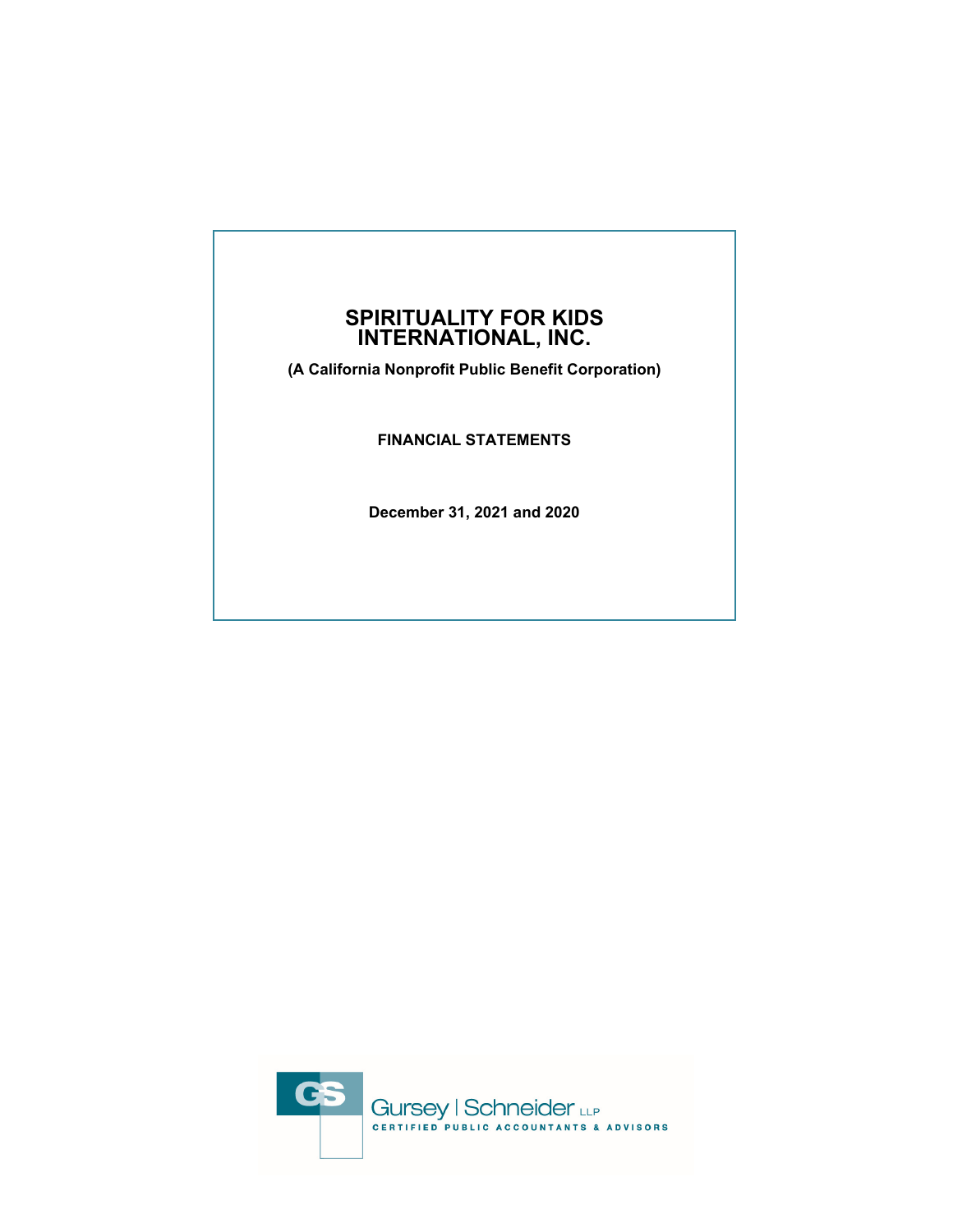# CONTENTS

|                                                    | <b>Pages</b> |
|----------------------------------------------------|--------------|
| <b>INDEPENDENT ACCOUNTANT'S REVIEW REPORT</b>      |              |
| <b>FINANCIAL STATEMENTS:</b>                       |              |
| <b>Statements of Financial Position</b>            | 2            |
| Statements of Activities and Changes in Net Assets | $3 - 4$      |
| <b>Statements of Functional Expenses</b>           | $5 - 6$      |
| <b>Statements of Cash Flows</b>                    |              |
| Notes to Financial Statements                      | $8 -$<br>15  |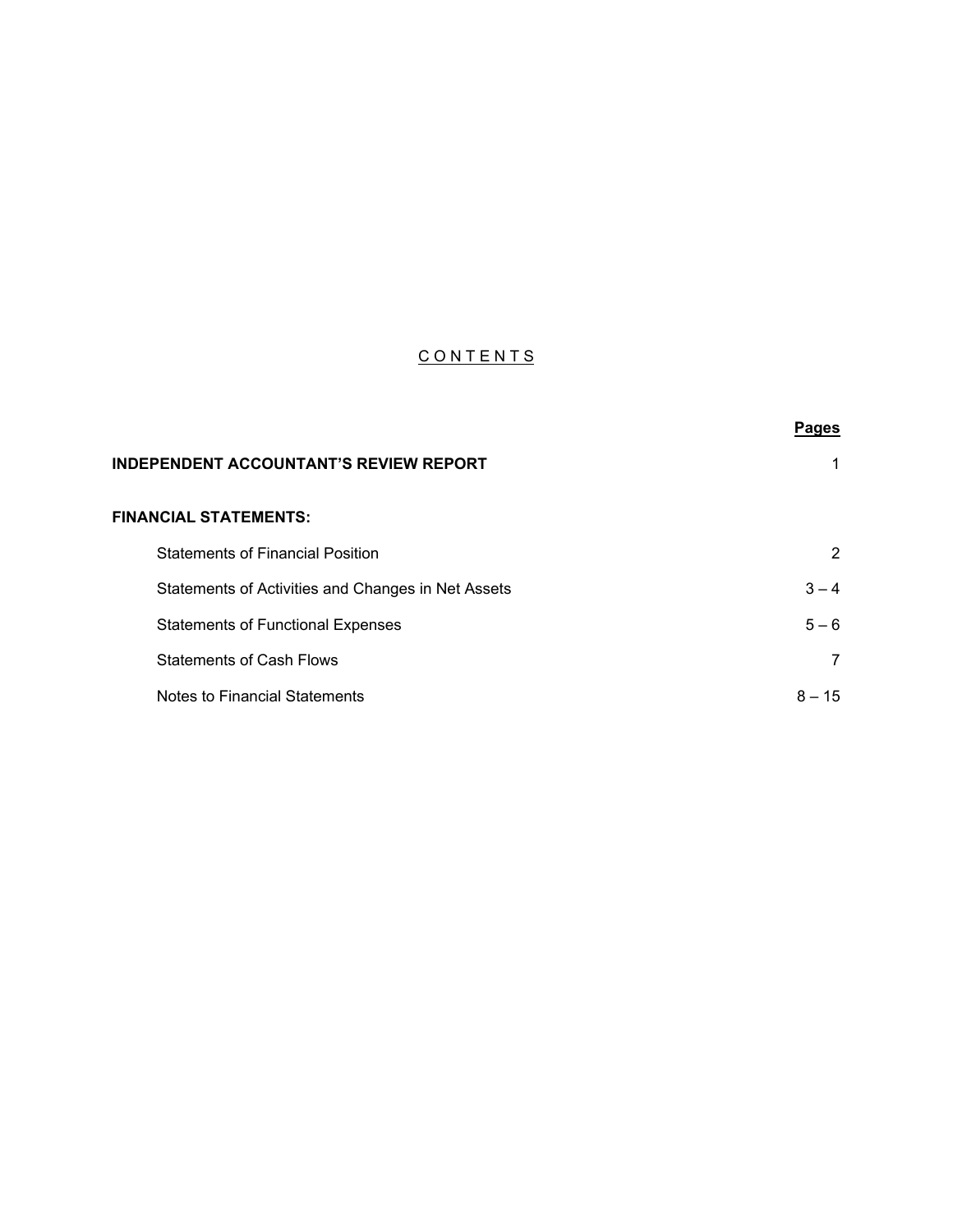

#### **Independent Accountant's Review Report**

To the Board of Directors Spirituality for Kids International, Inc. Los Angeles, California

We have reviewed the accompanying financial statements of Spirituality for Kids International, Inc. (a California nonprofit public benefit corporation), which comprise the statements of financial position as of December 31, 2021 and 2020 and the related statements of activities and changes in net assets, functional expenses, and cash flows for the years then ended, and the related notes to the financial statements. A review includes primarily applying analytical procedures to management's financial data and making inquiries of entity management. A review is substantially less in scope than an audit, the objective of which is the expression of an opinion regarding the financial statements as a whole. Accordingly, we do not express such an opinion.

#### **Management's Responsibility for the Financial Statements**

Management is responsible for the preparation and fair presentation of these financial statements in accordance with accounting principles generally accepted in the United States of America; this includes the design, implementation, and maintenance of internal control relevant to the preparation and fair presentation of financial statements that are free from material misstatement whether due to fraud or error.

#### **Accountant's Responsibility**

Our responsibility is to conduct the review engagement in accordance with Statements on Standards for Accounting and Review Services promulgated by the Accounting and Review Services Committee of the AICPA. Those standards require us to perform procedures to obtain limited assurance as a basis for reporting whether we are aware of any material modifications that should be made to the financial statements for them to be in accordance with accounting principles generally accepted in the United States of America. We believe that the results of our procedures provide a reasonable basis for our conclusion.

#### **Accountant's Conclusion**

Based on our review, we are not aware of any material modifications that should be made to the accompanying financial statements in order for them to be in accordance with accounting principles generally accepted in the United States of America.

Gursey Schneider LLP

May 4, 2022 Los Angeles, California

1888 Century Park East, Suite 900 . Los Angeles, CA 90067 □ 310 552 0960 ph | 310 557 3468 fx □ www.gursey.com Century City □ Encino □ Irvine □ San Diego □ San Francisco □ South Bay

An Independent Member of DFK International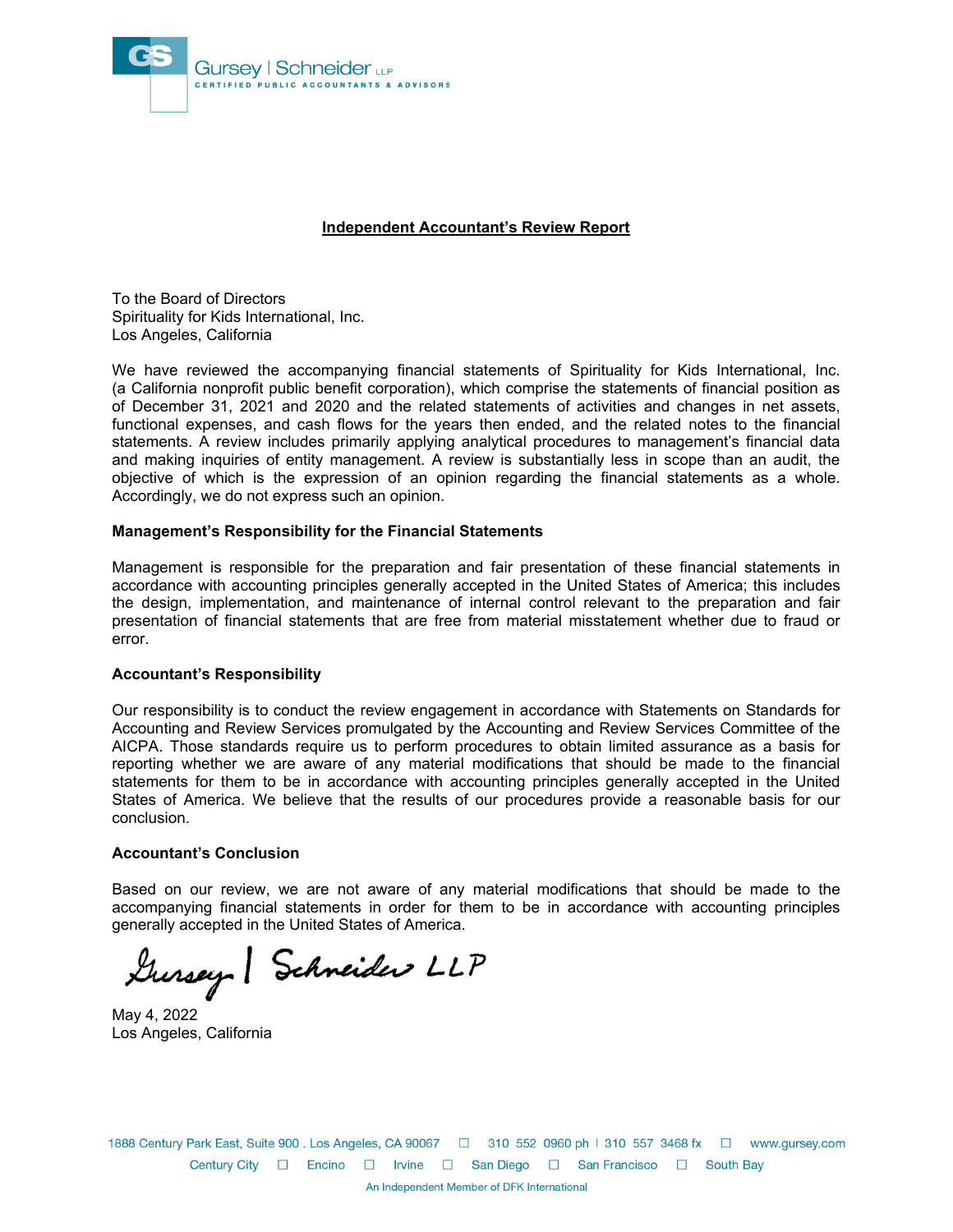(A California Nonprofit Public Benefit Corporation) Statements of Financial Position December 31, 2021 and 2020

|                                                                                                         |        | 2021                                     | 2020                                           |
|---------------------------------------------------------------------------------------------------------|--------|------------------------------------------|------------------------------------------------|
| <b>ASSETS</b>                                                                                           |        |                                          |                                                |
| Cash and cash equivalents<br>Investments<br>Prepaid expenses and other assets<br>Intangible assets, net | \$     | 63,362<br>1,885,734<br>12,391<br>182,160 | \$<br>116,398<br>1,843,037<br>9,058<br>226,309 |
| <b>TOTAL ASSETS</b>                                                                                     | \$     | 2,143,647                                | \$<br>2,194,802                                |
| <b>LIABILITIES AND NET ASSETS</b><br><b>LIABILITIES</b>                                                 | 79,772 | \$                                       |                                                |
| Accounts payable and accrued expenses<br>Note payable - Paycheck Protection Program                     | \$     | 43,828                                   | 114,190<br>42,918                              |
| <b>TOTAL LIABILITIES</b>                                                                                |        | 123,600                                  | 157,108                                        |
| <b>NET ASSETS</b><br>Without donor restrictions<br>With donor restrictions                              |        | 2,020,047                                | 2,037,694                                      |
| <b>TOTAL NET ASSETS</b>                                                                                 |        | 2,020,047                                | 2,037,694                                      |
| <b>TOTAL LIABILITIES AND NET ASSETS</b>                                                                 | \$     | 2,143,647                                | \$<br>2,194,802                                |

See Independent Accountant's Review Report and Accompanying Notes to Financial Statements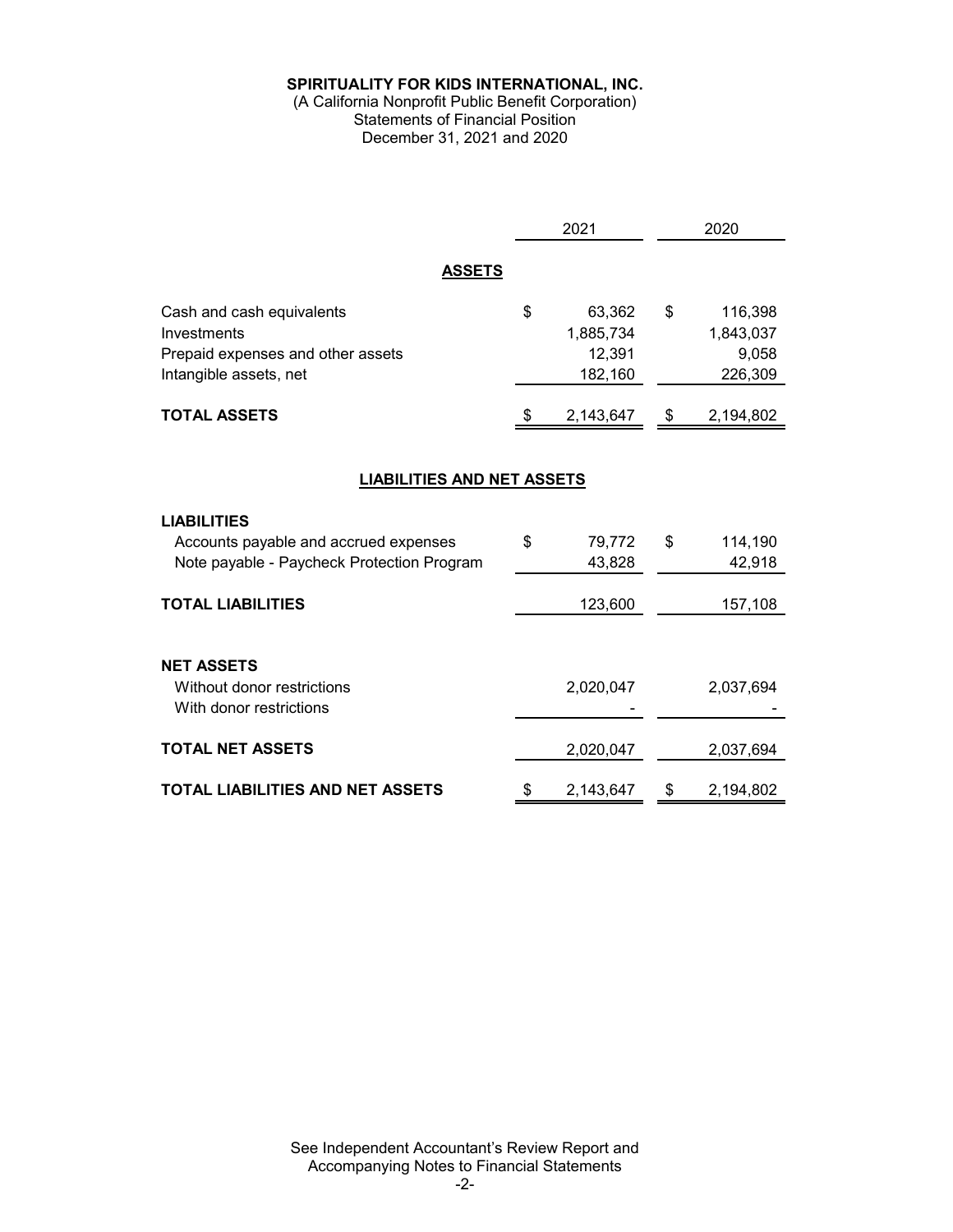(A California Nonprofit Public Benefit Corporation) Statement of Activities and Changes in Net Assets For the Year Ended December 31, 2021

|                                      | 2021 |                      |                   |              |    |           |
|--------------------------------------|------|----------------------|-------------------|--------------|----|-----------|
|                                      |      | <b>Without Donor</b> | <b>With Donor</b> |              |    |           |
|                                      |      | Restrictions         |                   | Restrictions |    | Total     |
| <b>REVENUE AND SUPPORT</b>           |      |                      |                   |              |    |           |
| Contributions                        | \$   | 73,945               | \$                |              | \$ | 73,945    |
| Investment income, net               |      | 236,605              |                   |              |    | 236,605   |
| Licensing and other revenue          |      | 57,043               |                   |              |    | 57,043    |
| Forgiveness of debt - PPP loan       |      | 42,918               |                   |              |    | 42,918    |
| <b>Total Revenue and Support</b>     |      | 410,511              |                   |              |    | 410,511   |
| <b>FUNCTIONAL EXPENSES</b>           |      |                      |                   |              |    |           |
| Program expenses                     |      | 322,998              |                   |              |    | 322,998   |
| General and administrative           |      | 60,826               |                   |              |    | 60,826    |
| Fundraising                          |      | 44,334               |                   |              |    | 44,334    |
| <b>Total Functional Expenses</b>     |      | 428,158              |                   |              |    | 428,158   |
| <b>CHANGES IN NET ASSETS</b>         |      | (17, 647)            |                   |              |    | (17, 647) |
| <b>NET ASSETS, Beginning of Year</b> |      | 2,037,694            |                   |              |    | 2,037,694 |
| NET ASSETS, End of Year              | S    | 2,020,047            | \$                |              |    | 2,020,047 |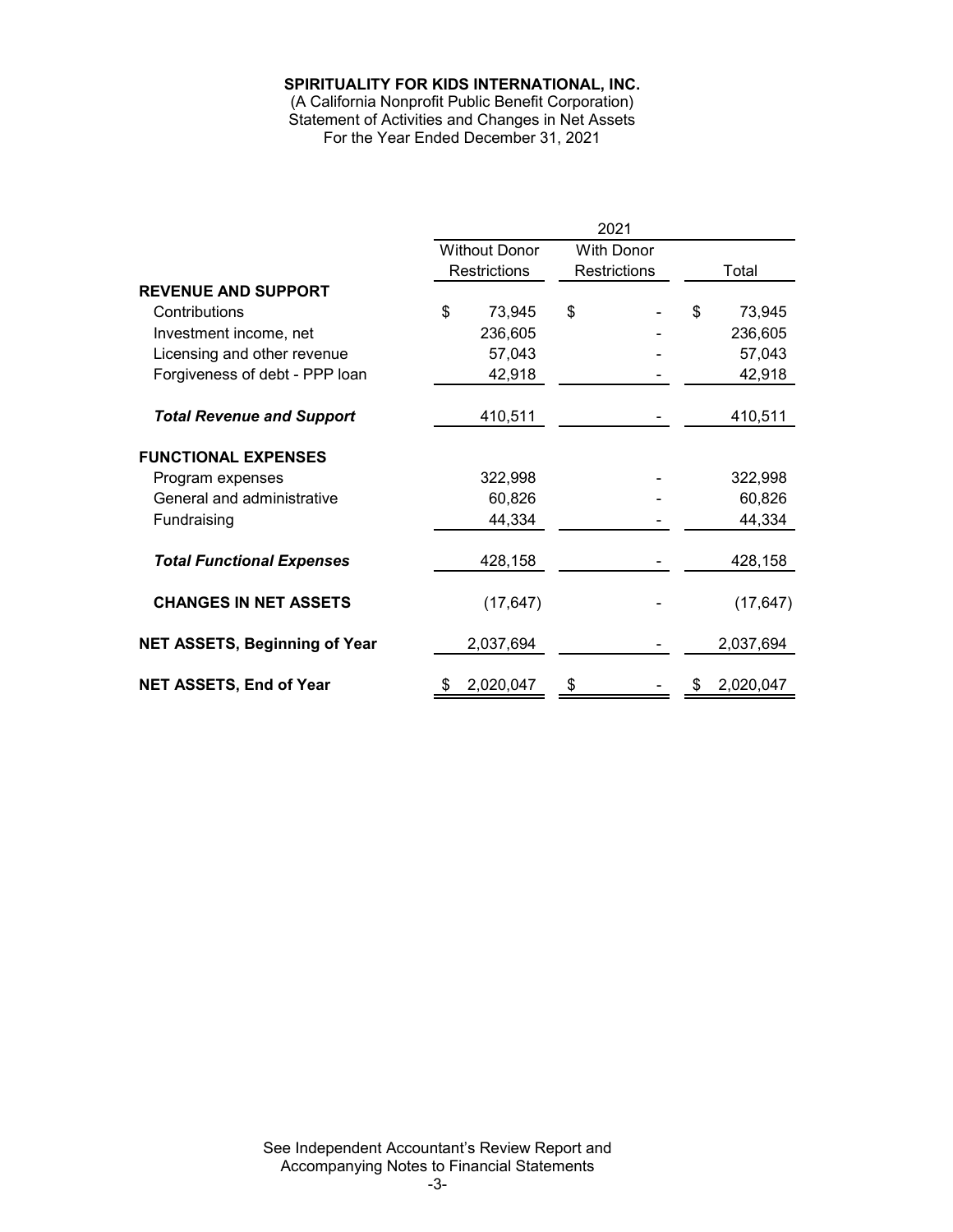(A California Nonprofit Public Benefit Corporation) Statement of Activities and Changes in Net Assets For the Year Ended December 31, 2020

|                                      | 2020 |                      |    |                   |    |            |
|--------------------------------------|------|----------------------|----|-------------------|----|------------|
|                                      |      | <b>Without Donor</b> |    | <b>With Donor</b> |    |            |
|                                      |      | Restrictions         |    | Restrictions      |    | Total      |
| <b>REVENUE AND SUPPORT</b>           |      |                      |    |                   |    |            |
| Contributions                        | \$   | 164,476              | \$ |                   | \$ | 164,476    |
| Investment income, net               |      | 219,280              |    |                   |    | 219,280    |
| Licensing and other revenue          |      | 52,603               |    |                   |    | 52,603     |
|                                      |      |                      |    |                   |    |            |
| <b>Total Revenue and Support</b>     |      | 436,359              |    |                   |    | 436,359    |
|                                      |      |                      |    |                   |    |            |
| <b>FUNCTIONAL EXPENSES</b>           |      |                      |    |                   |    |            |
| Program expenses                     |      | 424,132              |    |                   |    | 424,132    |
| General and administrative           |      | 74,741               |    |                   |    | 74,741     |
| Fundraising                          |      | 44,124               |    |                   |    | 44,124     |
|                                      |      |                      |    |                   |    |            |
| <b>Total Functional Expenses</b>     |      | 542,997              |    |                   |    | 542,997    |
|                                      |      |                      |    |                   |    |            |
| <b>CHANGES IN NET ASSETS</b>         |      | (106, 638)           |    |                   |    | (106, 638) |
| <b>NET ASSETS, Beginning of Year</b> |      | 2,144,332            |    |                   |    | 2,144,332  |
|                                      |      |                      |    |                   |    |            |
| <b>NET ASSETS, End of Year</b>       |      | 2,037,694            |    |                   |    | 2,037,694  |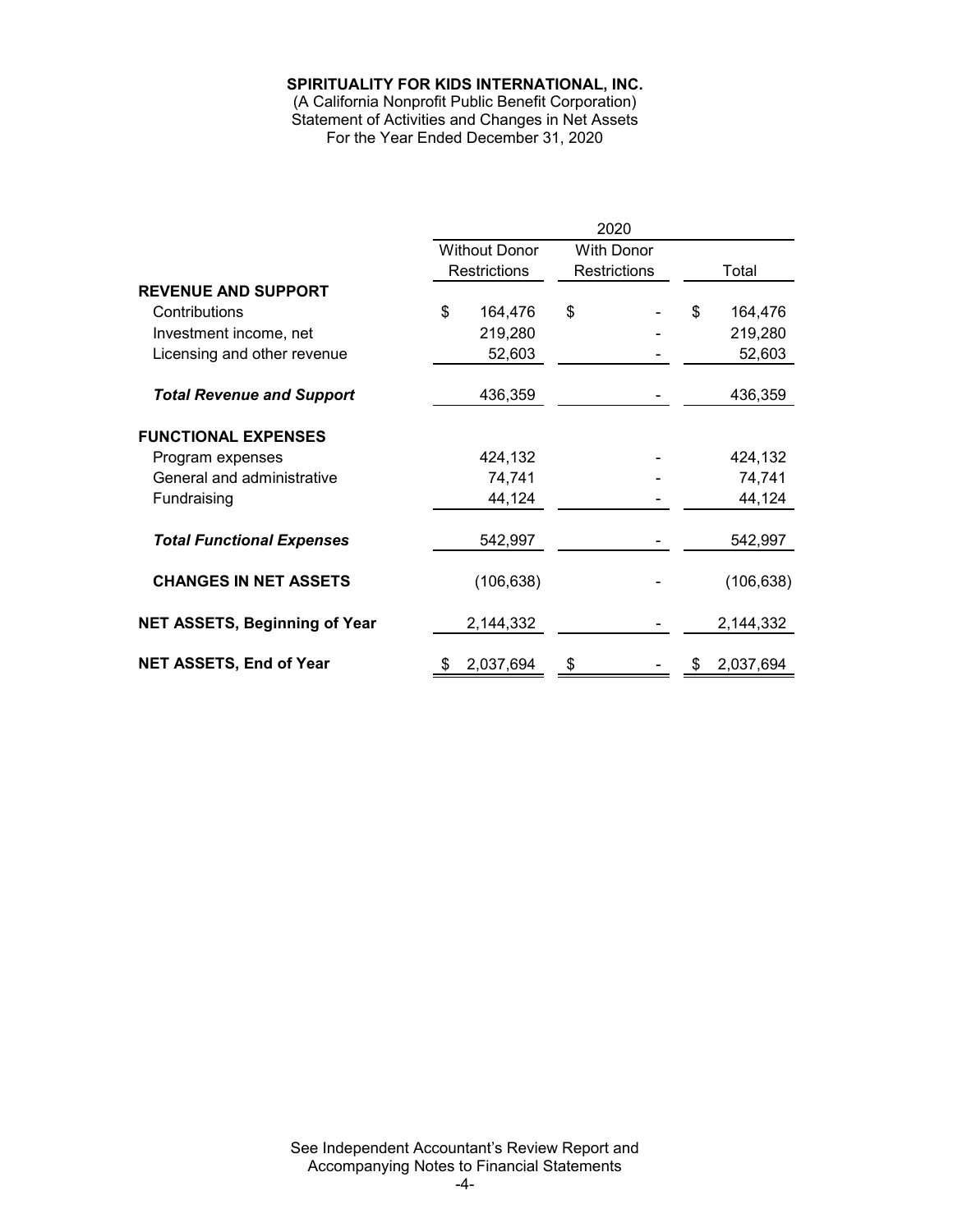#### (A California Nonprofit Public Benefit Corporation) Statement of Functional Expenses For the Year Ended December 31, 2021

|                                        | 2021                       |         |    |                               |    |             |    |         |
|----------------------------------------|----------------------------|---------|----|-------------------------------|----|-------------|----|---------|
|                                        | Program<br><b>Expenses</b> |         |    | General and<br>Administrative |    | Fundraising |    | Total   |
| <b>PERSONNEL EXPENSES</b>              |                            |         |    |                               |    |             |    |         |
| <b>Salaries</b>                        | \$                         | 187,819 | \$ | 23,477                        | \$ | 23,477      | \$ | 234,773 |
| Employee benefits                      |                            | 31,672  |    | 3,959                         |    | 3,958       |    | 39,589  |
|                                        |                            |         |    |                               |    |             |    |         |
| <b>Total Personnel Expenses</b>        |                            | 219,491 |    | 27,436                        |    | 27,435      |    | 274,362 |
| <b>OTHER FUNCTIONAL EXPENSES</b>       |                            |         |    |                               |    |             |    |         |
| Advertising/Marketing                  |                            | 19.481  |    | 2,000                         |    | 1,992       |    | 23,473  |
| Amortization                           |                            | 54,864  |    |                               |    |             |    | 54,864  |
| <b>Bank</b> fees                       |                            |         |    | 2,319                         |    | 3,103       |    | 5,422   |
| Computer                               |                            | 6,177   |    | 2,694                         |    | 673         |    | 9,544   |
| Depreciation                           |                            |         |    | 651                           |    |             |    | 651     |
| <b>Insurance</b>                       |                            |         |    | 8,872                         |    |             |    | 8,872   |
| Office and curriculum expenses         |                            |         |    | 844                           |    |             |    | 844     |
| <b>Miscellaneous</b>                   |                            | 735     |    | 1,465                         |    |             |    | 2,200   |
| Professional fees                      |                            | 150     |    | 13,467                        |    | 5,425       |    | 19,042  |
| Outreach                               |                            | 10,134  |    |                               |    | 2,533       |    | 12,667  |
| Outside services                       |                            | 4,482   |    |                               |    |             |    | 4,482   |
| Permits                                |                            |         |    |                               |    | 2,236       |    | 2,236   |
| Postage                                |                            |         |    | 142                           |    |             |    | 142     |
| Rent                                   |                            | 7,484   |    | 936                           |    | 937         |    | 9,357   |
| <b>Total Other Functional Expenses</b> |                            | 103,507 |    | 33,390                        |    | 16,899      |    | 153,796 |
| <b>TOTAL FUNCTIONAL EXPENSES</b>       | \$                         | 322,998 | \$ | 60,826                        | \$ | 44,334      | \$ | 428,158 |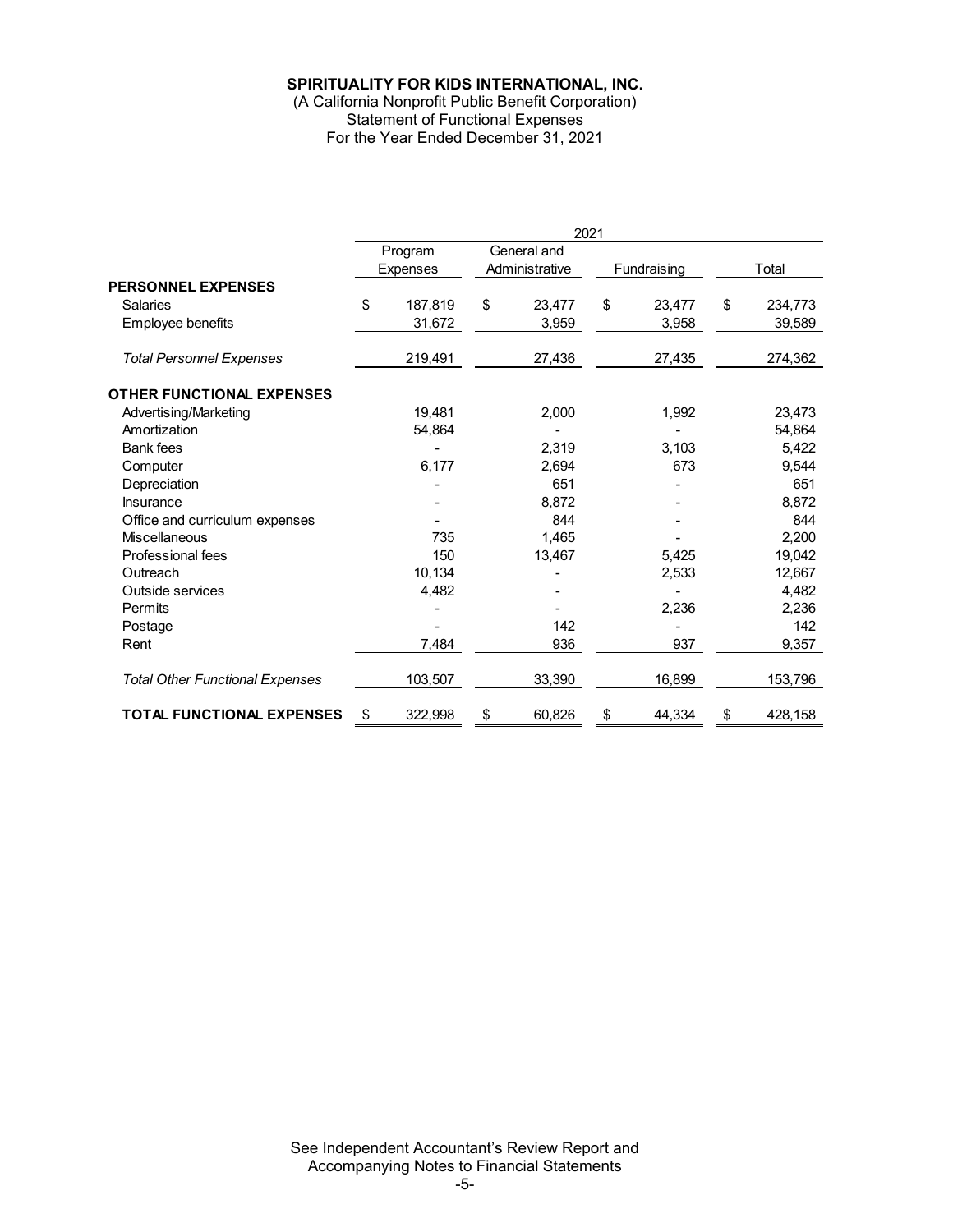#### (A California Nonprofit Public Benefit Corporation) Statement of Functional Expenses For the Year Ended December 31, 2020

|                                        | 2020    |                 |             |                |    |             |    |         |
|----------------------------------------|---------|-----------------|-------------|----------------|----|-------------|----|---------|
|                                        | Program |                 | General and |                |    |             |    |         |
|                                        |         | <b>Expenses</b> |             | Administrative |    | Fundraising |    | Total   |
| <b>PERSONNEL EXPENSES</b>              |         |                 |             |                |    |             |    |         |
| Salaries                               | \$      | 185,694         | \$          | 23,212         | \$ | 23,212      | \$ | 232,118 |
| Employee benefits                      |         | 29,068          |             | 3,633          |    | 3,633       |    | 36,334  |
| <b>Total Personnel Expenses</b>        |         | 214,762         |             | 26,845         |    | 26,845      |    | 268,452 |
| <b>OTHER FUNCTIONAL EXPENSES</b>       |         |                 |             |                |    |             |    |         |
| Advertising                            |         | 13,944          |             | 1,852          |    | 1,537       |    | 17,333  |
| Amortization                           |         | 160,551         |             |                |    |             |    | 160,551 |
| <b>Bank fees</b>                       |         |                 |             | 2,508          |    | 3,529       |    | 6,037   |
| Bad debt                               |         |                 |             | 5,680          |    |             |    | 5,680   |
| Cost of education material sold        |         | 9               |             | 7,303          |    |             |    | 7,312   |
| Computer                               |         | 10,998          |             | 2,556          |    | 639         |    | 14,193  |
| Depreciation                           |         |                 |             | 1.247          |    |             |    | 1,247   |
| <b>Insurance</b>                       |         |                 |             | 7,905          |    |             |    | 7,905   |
| Miscellaneous                          |         |                 |             | 59             |    |             |    | 59      |
| Office and curriculum expenses         |         | 703             |             | 890            |    |             |    | 1,593   |
| Professional fees                      |         |                 |             | 16,493         |    | 5,425       |    | 21,918  |
| Outreach                               |         | 10.005          |             |                |    | 2,501       |    | 12,506  |
| Outside services                       |         | 5,100           |             | 100            |    |             |    | 5,200   |
| Permits                                |         |                 |             |                |    | 2,308       |    | 2,308   |
| Postage                                |         |                 |             | 184            |    |             |    | 184     |
| Rent                                   |         | 8,060           |             | 1,007          |    | 1,007       |    | 10,074  |
| Travel                                 |         |                 |             | 112            |    | 333         |    | 445     |
| <b>Total Other Functional Expenses</b> |         | 209,370         |             | 47,896         |    | 17,279      |    | 274,545 |
| <b>TOTAL FUNCTIONAL EXPENSES</b>       | \$      | 424,132         | \$          | 74,741         | \$ | 44,124      | \$ | 542,997 |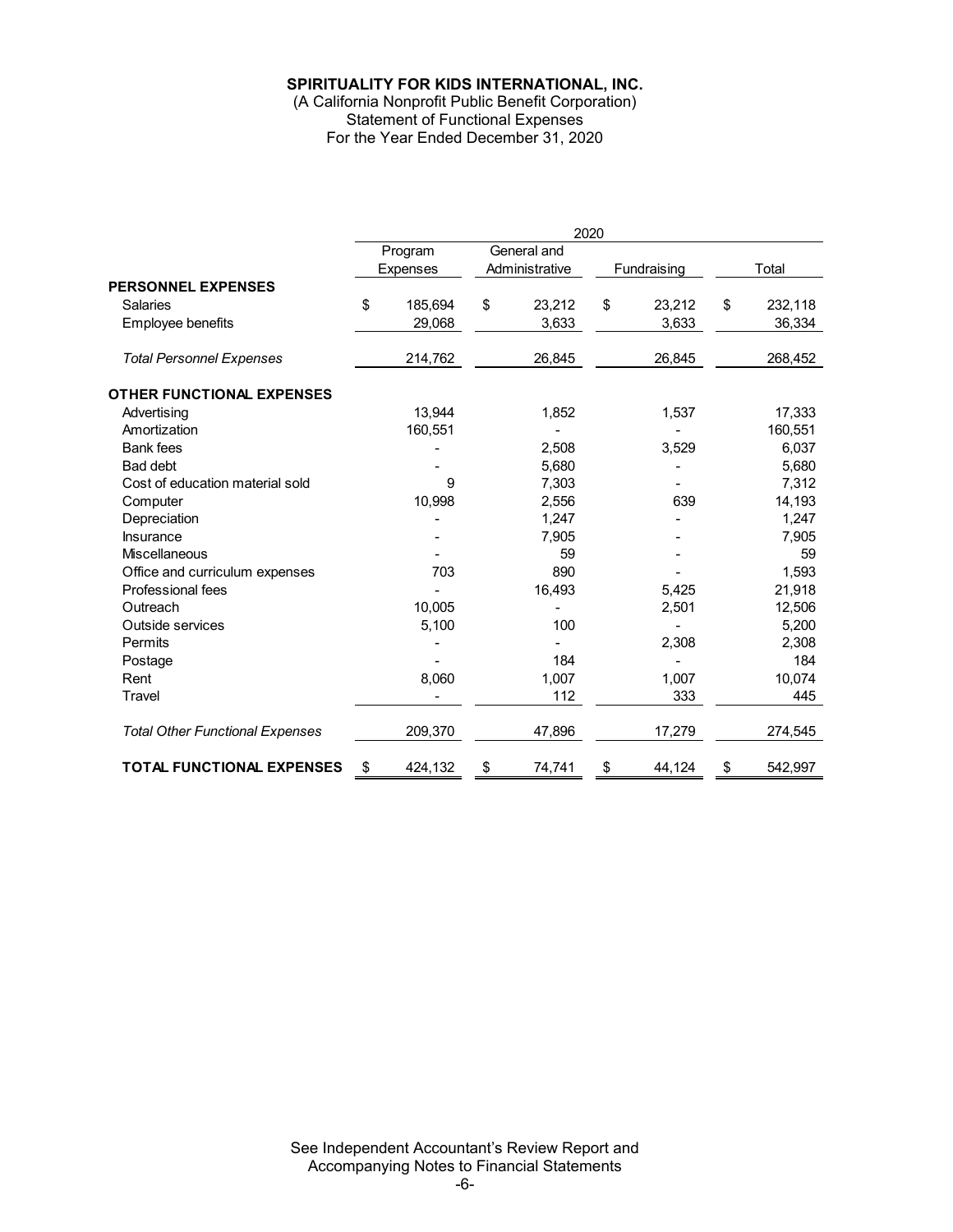(A California Nonprofit Public Benefit Corporation)

Statements of Cash Flows

For the Years Ended December 31, 2021 and 2020

|                                                | 2021            | 2020 |             |  |
|------------------------------------------------|-----------------|------|-------------|--|
| <b>CASH FLOWS FROM OPERATING ACTIVITIES</b>    |                 |      |             |  |
| Changes in net assets                          | \$<br>(17, 647) | \$   | (106, 638)  |  |
| Adjustments to reconcile changes in net assets |                 |      |             |  |
| to net cash (used in) operating activtities    |                 |      |             |  |
| Non-cash contribution of software license      |                 |      | (100,000)   |  |
| Forgiveness of debt - PPP loan                 | (42, 918)       |      |             |  |
| Depreciation                                   |                 |      | 1,247       |  |
| Amortization of intangible assets              | 54,864          |      | 160,551     |  |
| Realized and unrealized (gains) on investments | (205, 882)      |      | (191, 048)  |  |
| Decrease (increase) in operating assets:       |                 |      |             |  |
| Prepaid expenses and other assets              | (3, 333)        |      | 21,862      |  |
| Increase (decrease) in operating liabilities:  |                 |      |             |  |
| Accounts payable and accrued expenses          | (34, 418)       |      | 82,465      |  |
| NET CASH (USED IN) OPERATING ACTIVITIES        | (249, 334)      |      | (131, 561)  |  |
| <b>CASH FLOWS FROM INVESTING ACTIVITIES</b>    |                 |      |             |  |
| Cash received from the sale of investments     | 275,726         |      | 2,060,019   |  |
| Cash used for the purchase of investments      | (112, 541)      |      | (1,842,886) |  |
| Purchases of intangible assets                 | (10, 715)       |      | (137, 855)  |  |
| NET CASH PROVIDED BY INVESTING ACTIVITIES      | 152,470         |      | 79,278      |  |
| <b>CASH FLOWS FROM FINANCING ACTIVITY</b>      |                 |      |             |  |
| Proceeds from Paycheck Protection Program Ioan | 43,828          |      | 42,918      |  |
| NET (DECREASE) IN CASH AND CASH                |                 |      |             |  |
| <b>EQUIVALENTS</b>                             | (53,036)        |      | (9,365)     |  |
| <b>CASH AND CASH EQUIVALENTS,</b>              |                 |      |             |  |
| <b>BEGINNING OF YEAR</b>                       | 116,398         |      | 125,763     |  |
| <b>END OF YEAR</b>                             | \$<br>63,362    | \$   | 116,398     |  |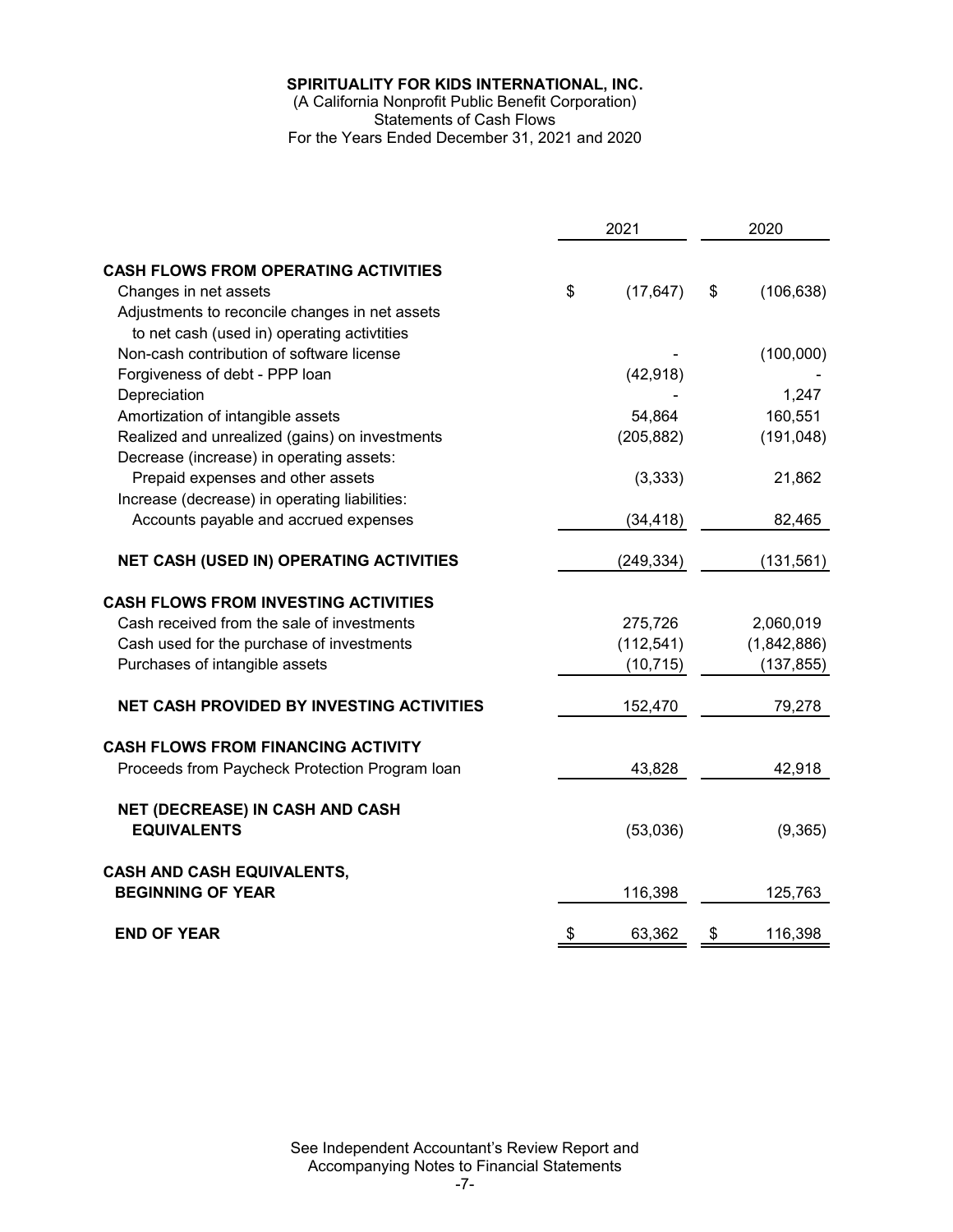(A California Nonprofit Public Benefit Corporation) Notes to Financial Statements December 31, 2021 and 2020

#### **NOTE 1** – **ORGANIZATION**

Spirituality for Kids International, Inc. ("SFK" or "the Organization") is a 501(c)(3) educational nonprofit organization founded in 2001, that provides parents and children, teachers, counselors and caregivers, a comprehensive stepped program to teach children how to recognize their potential and deepen their sense of purpose in life.

The mission of SFK is to encourage children to:

- Develop self-awareness;
- Reflect on their purpose in life;
- Make wise decisions and understand the impact of their choices;
- Build resilience and treat challenges as opportunities;
- Learn behavioral tools to bring more fulfillment into their lives;
- Tap into their inner strengths and develop self-esteem; and
- Awaken their desire to have influence in the world around them.

The SFK program is taught in schools and community-based organizations in major cities in the US. In 2007, after an outcome study by RAND Corporation confirmed that SFK programs were having a positive impact on children's behavior, the program expanded to seven countries in eight different languages.

Since 2012, SFK has been expanding into a multimedia model, offering online programs for home use and classroom settings.

#### **NOTE 2** – **SUMMARY OF SIGNIFICANT ACCOUNTING POLICIES**

**Basis of Presentation –** The accompanying financial statements have been prepared on the accrual basis of accounting in accordance with accounting principles generally accepted in the United States of America ("GAAP").

**Use of Estimates –** The preparation of financial statements in conformity with GAAP requires management to make estimates and assumptions that affect the reported amounts of assets and liabilities and disclosure of contingent assets and liabilities at the date of the financial statements and the reported amounts of revenue and expenses during the reporting period. Actual results could differ from those estimates.

**Net Asset Accounting** — To ensure observance of certain constraints and restrictions placed on the use of resources, the accounts of SFK are maintained in accordance with the principles of net assets accounting. Net assets, revenues and releases from restriction are classified based on the existence or absence of donor-imposed or board-imposed restrictions. Accordingly, the net assets of SFK and the changes therein are classified and reported in two categories of net assets.

 **Without Donor Restrictions** — Net assets that are not subject to donor-imposed restrictions, including the net investment in fixed assets, gifts with no donor restriction and current funds without donor restriction.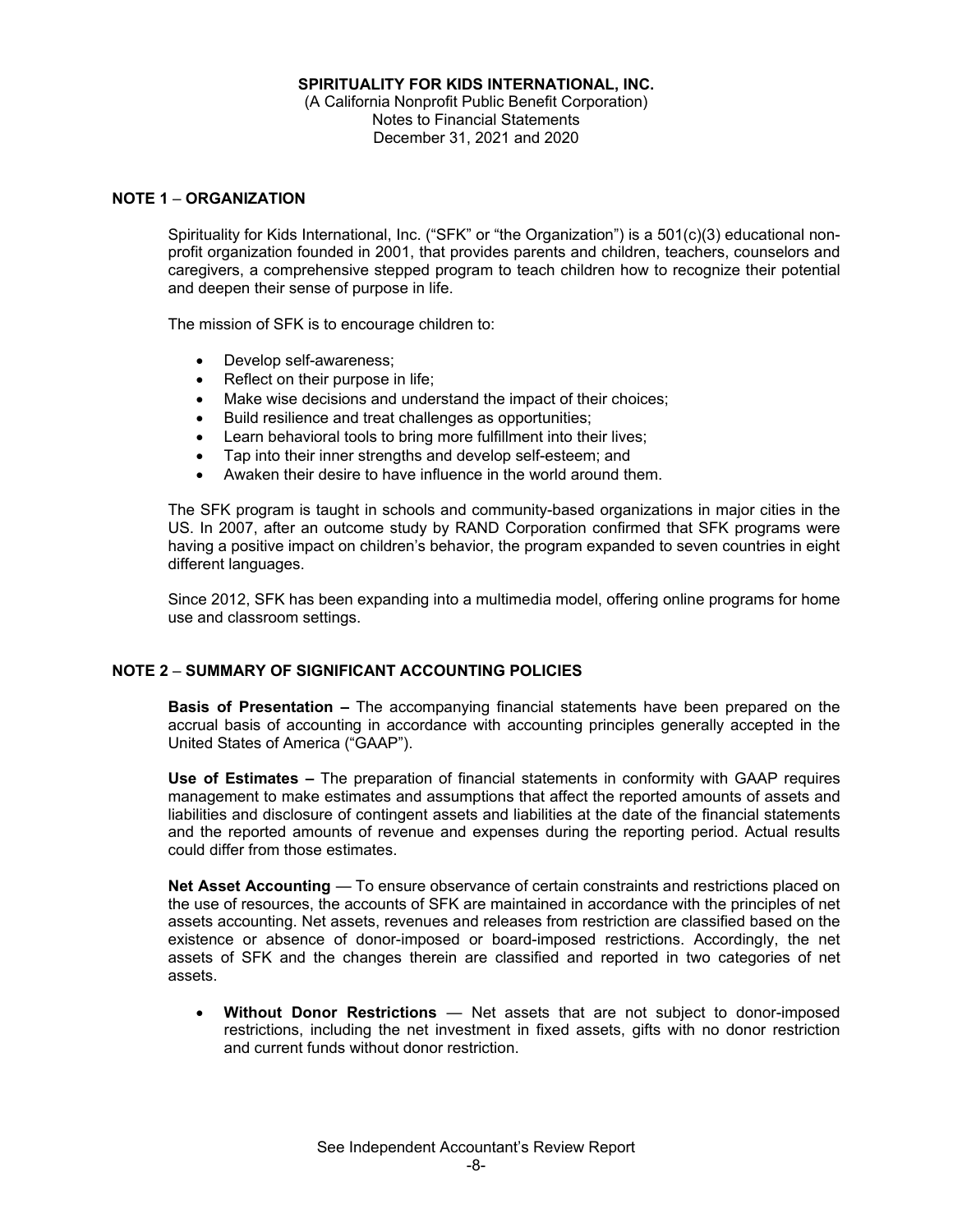**SPIRITUALITY FOR KIDS INTERNATIONAL, INC.**  (A California Nonprofit Public Benefit Corporation) Notes to Financial Statements December 31, 2021 and 2020

#### **NOTE 2 – SUMMARY OF SIGNIFICANT ACCOUNTING POLICIES – (CONTINUED)**

 **With Donor Restrictions** — Net assets that are subject to donor-imposed restrictions that limit the use of their contributions. Donor restrictions may result in temporarily restricted net assets, where the use of contributions is limited by donor-imposed stipulations that either expire by the passage of time or when used for specified purposes. Donor restrictions may also result in permanently restricted net assets, where the donor stipulations neither expire by the passage of time nor can be fulfilled or otherwise removed by SFK's actions. SFK had no temporarily restricted or permanently restricted net assets at December 31, 2021, or 2020.

**Cash and Cash Equivalents –** The Organization considers highly liquid investments with a maturity of three months or less when purchased to be cash and cash equivalents.

**Investments –** Investments are stated at fair value with unrealized gains and losses on investments resulting from fair value fluctuations recorded in the statements of activities in the period that such fluctuations occur. Purchases and sales of investments are recorded on the trade date. Dividend income is recorded based on the record date. Interest income is recorded as earned on an accrual basis. Realized gains and losses are recorded upon disposition of securities. Investment income and realized and unrealized gains and losses are recognized as unrestricted net assets unless their use is temporarily or permanently restricted by donors to a specified purpose or future period.

Interest and dividend income for the year ended December 31, 2021 and 2020 is presented net of related investment fees of \$14,029 and \$13,502, respectively.

**Investment Risks and Uncertainties** — Investment securities, in general, are exposed to various risks, such as interest rate, credit and overall market volatility. Due to the level of risk associated with certain investment securities, it is reasonably possible that changes in values of investment securities will occur in the near term. Such changes could materially affect the amounts reported in the statements of financial position and statements of activities.

**Intangible Assets –** The Organization's intangible assets include trademarks, its website and internally developed software. The website and software are being amortized using the straightline method over their estimated useful lives of three years. Trademarks are not amortized but evaluated for impairment annually.

**Long-Lived Assets –** Long-lived assets, such as property and equipment and intangible assets are reviewed for impairment whenever events or changes in circumstances indicate that the carrying amount of an asset may not be recoverable. If circumstances require that a long-lived asset be evaluated for possible impairment, the Organization first compares undiscounted cash flows expected to be generated by an asset to the carrying value of the asset. If the carrying value of the long-lived asset is not recoverable on an undiscounted cash flow basis, an impairment loss is recognized to the extent that the carrying value exceeds its fair value. There were no impairment losses recognized in 2021 and 2020.

Fair value is determined through various valuation techniques, including discounted cash flow models, quoted market values and third-party independent appraisals, as considered necessary.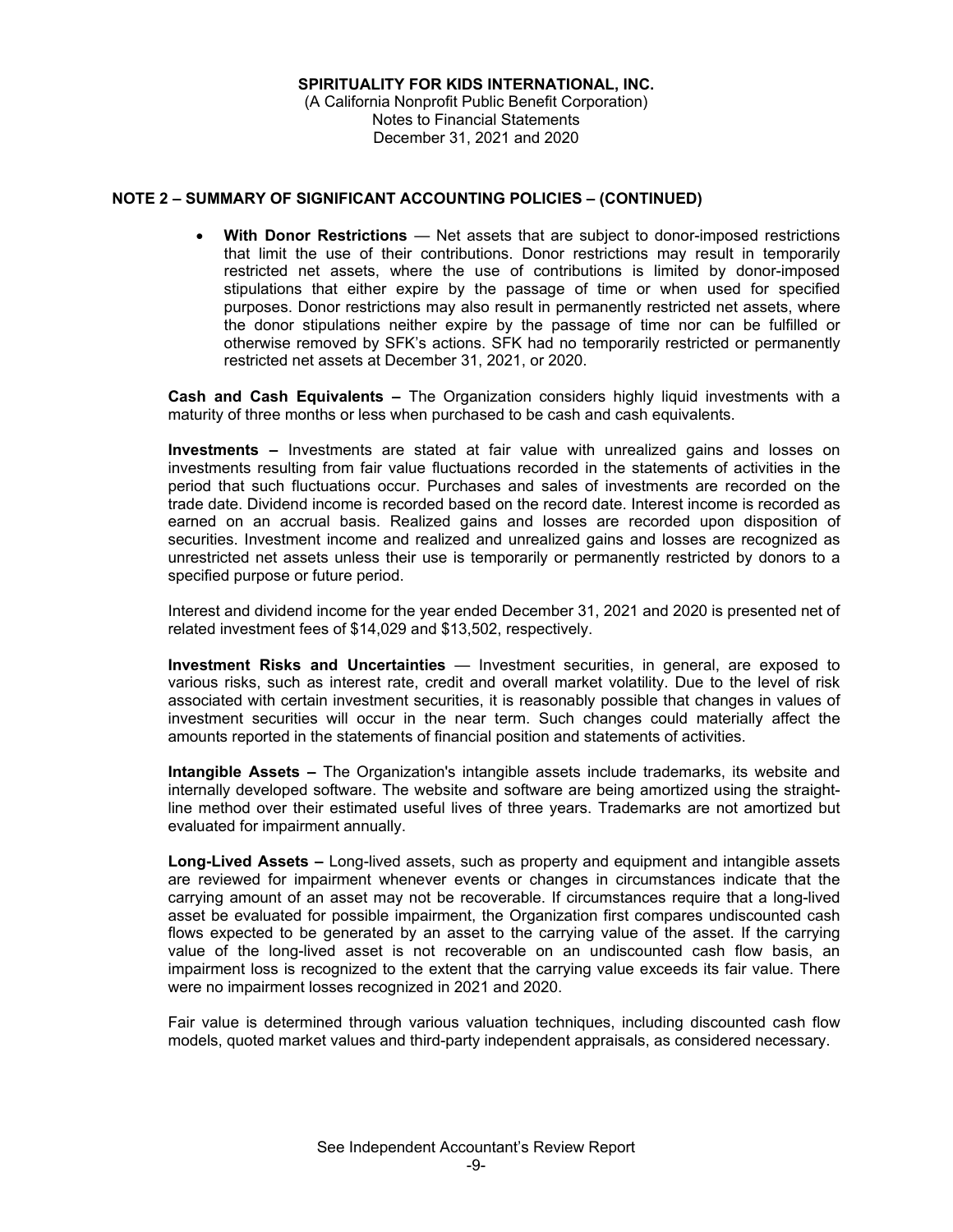(A California Nonprofit Public Benefit Corporation) Notes to Financial Statements December 31, 2021 and 2020

#### **NOTE 2 – SUMMARY OF SIGNIFICANT ACCOUNTING POLICIES – (CONTINUED)**

**Income Taxes –** The Organization is a tax-exempt organization under Section 501(c)(3) of the Internal Revenue Code and Section 23701(d) of the Revenue and Taxation Code of the State of California. In addition, the Organization does not have any revenue which it believes would subject it to unrelated business income taxes.

The Organization recognizes the impact of tax positions in the financial statements if that position is more likely than not to be sustained on audit, based on the technical merits of the position. To date, the Organization has not recorded any uncertain tax positions. The Organization recognizes potential accrued interest and penalties related to uncertain tax positions in income tax expense. During the years ended December 31, 2021 and 2020, the Organization did not recognize any amount in potential interest and penalties associated with uncertain tax positions. At December 31, 2021, the open tax years for the Organization were 2018 to 2021.

**Contributions and Revenue –** Contributions received are recorded at fair value and are recognized as unrestricted, temporarily restricted or permanently restricted support depending on the existence or nature of any donor restrictions. Conditional contributions are recorded as support in the period the condition is met. All gifts and other public support are included in unrestricted net assets unless they are specifically restricted by the terms of the gift or grant instrument or require the passage of time.

The Organization records contributions receivable, net of allowances for uncollectible amounts, whenever there is sufficient evidence in the form of verifiable documentation that an unconditional promise was made and received. At December 31, 2021 and 2020, there was no allowance for doubtful accounts.

Two donors comprised 11% of total contributions during the year ended December 31, 2021. Four donors comprised 48% of total contributions during the year ended December 31, 2020.

**Donated Goods and Services –** Donated services are recognized if the services received create or enhance long-lived assets, require specialized skills, are provided by individuals possessing those skills and would typically need to be purchased if not provided by donation. The Organization did not receive any donated services during the years ended December 31, 2021 and 2020, respectively.

During the year ended December 31, 2020, the Organization received software developed as curriculum materials worth an estimated value of \$100,000. This amount is reflected as contribution revenues in the accompanying statement of activities and as a non-cash contribution of software on the accompanying statement of cash flows. See Note 8, related party transaction.

**Functional Allocation of Expenses** – Expenses that can be identified with a specific program or supporting service are charged directly to that related program or supporting service. Indirect or shared costs are allocated among program and support services by a method that best measures the relative degree of benefit. The Organization generally uses salary dollars allocated based on employee time in order to allocate indirect costs.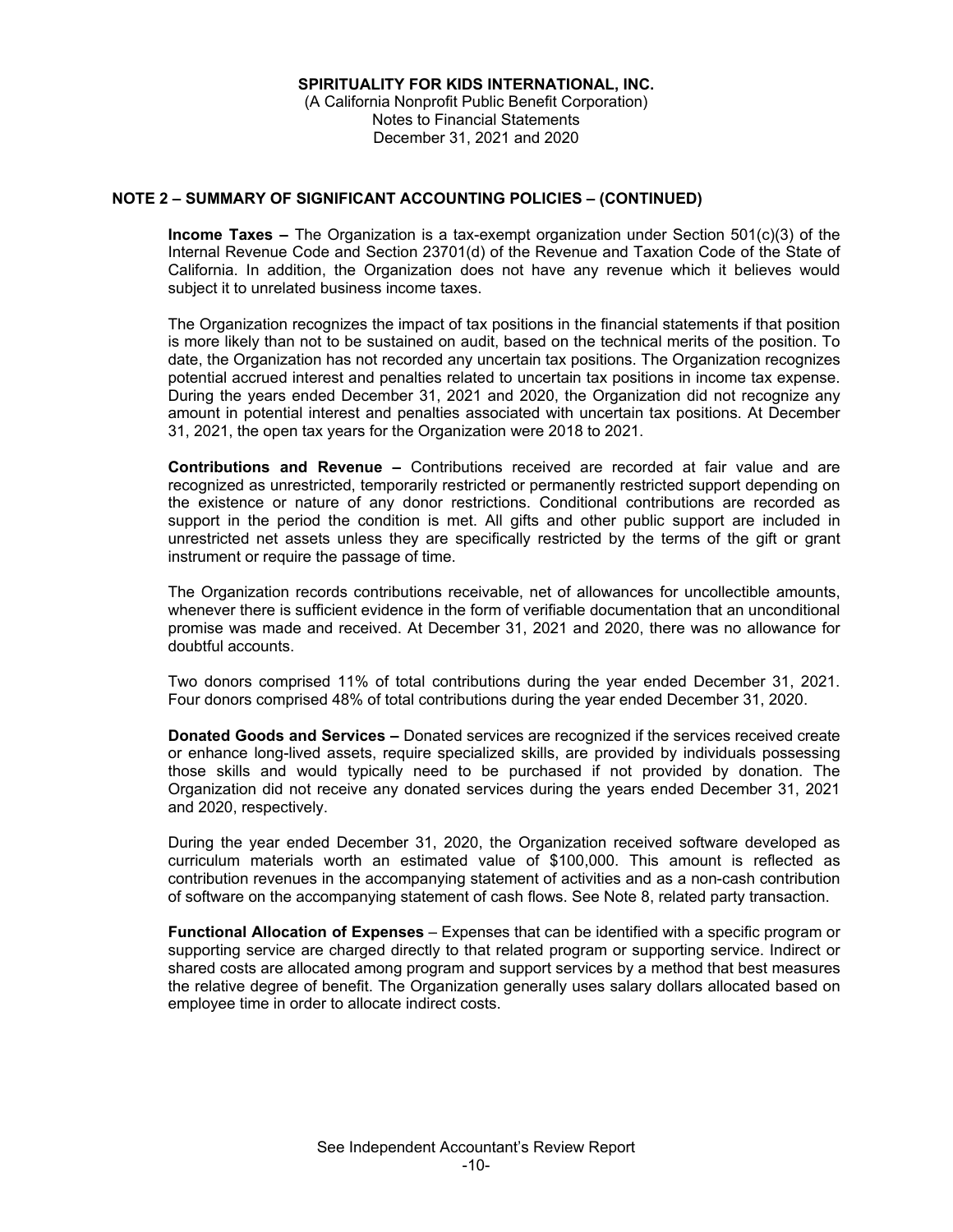(A California Nonprofit Public Benefit Corporation) Notes to Financial Statements December 31, 2021 and 2020

#### **NOTE 2 – SUMMARY OF SIGNIFICANT ACCOUNTING POLICIES – (CONTINUED)**

**Fair Value of Financial Instruments –** The Organization has adopted Financial Accounting Standards Board ("FASB") Accounting Standards Codification ("ASC") Topic No. 820, "Fair Value Measurements and Disclosures" ("ASC 820"), which defines fair value, establishes a framework for measuring fair value in generally accepted accounting principles and expands disclosures about fair value measurements. ASC 820 does not require any new fair value measurements but provides guidance on how to measure fair value by providing a fair value hierarchy used to classify the source of the information.

ASC 820 establishes a three-level valuation hierarchy of valuation techniques that is based on observable and unobservable inputs. Classification within the hierarchy is determined based on the lowest level of input that is significant to the fair value measurement. The first two inputs that may be used to measure fair value are considered observable and the last unobservable; they include the following:

- Level 1 Quoted prices in active markets for identical assets or liabilities
- Level 2 Inputs other than Level 1 that are observable, either directly or indirectly, such as quoted prices for similar assets or liabilities, quoted prices in markets that are not active or other inputs that are observable or can be corroborated by observable market data for substantially the full term of the assets or liabilities
- Level 3 Unobservable inputs that are supported by little or no market activity and that are significant to the fair value of the assets or liabilities

In accordance with ASC 820, the Organization has classified all of its cash and cash equivalents and investments in the Level 1 fair value hierarchy measured at fair value on a recurring basis at December 31, 2021 and 2020. The carrying amounts of the Organization's other financial instruments included in the statements of financial position such as accounts receivable, accounts payable, and accrued expenses represent a reasonable estimate of fair values due to their short-term maturity.

**Subsequent Events** – Subsequent events have been evaluated through May 4, 2022, the date the financial statements were available to be issued.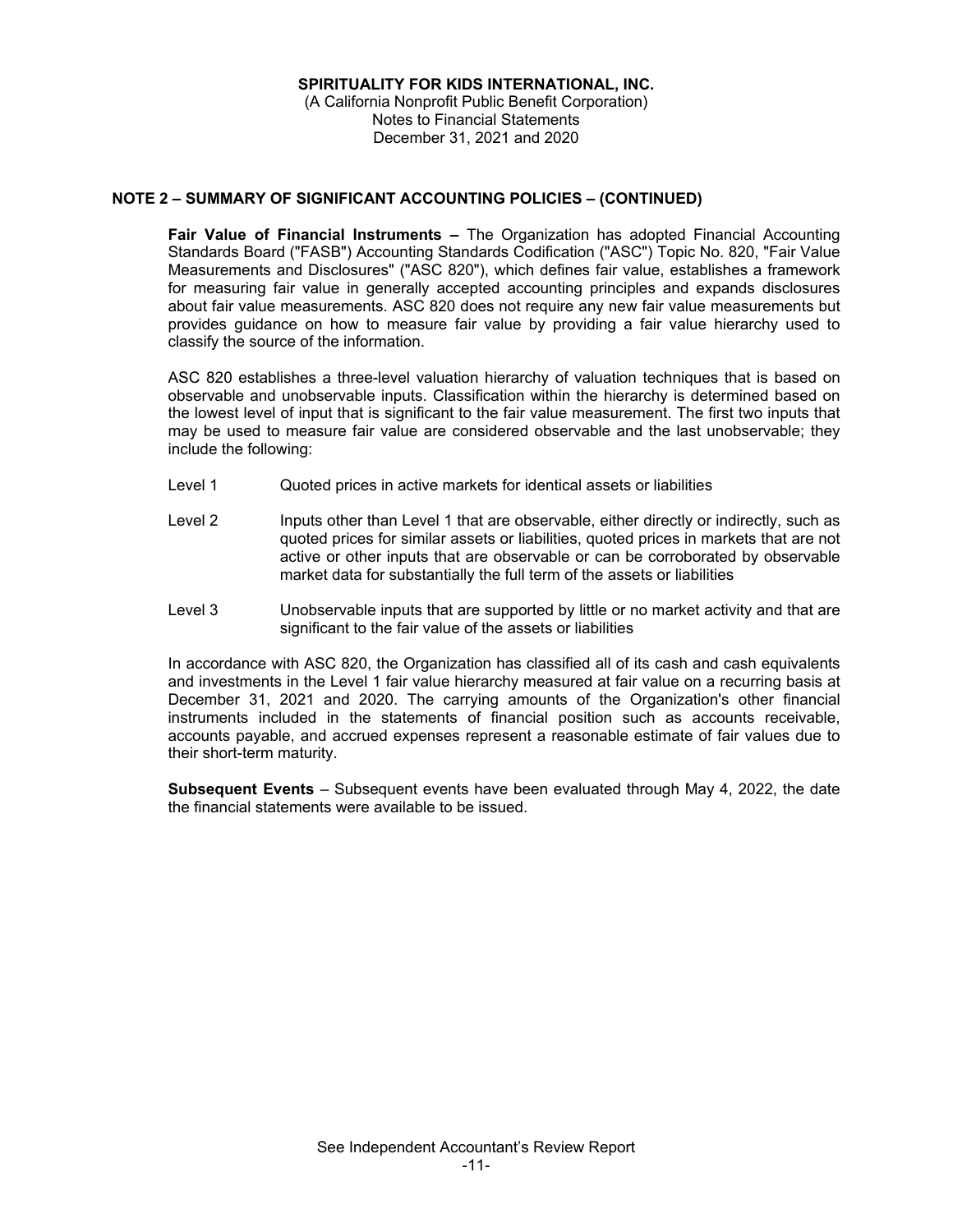(A California Nonprofit Public Benefit Corporation) Notes to Financial Statements December 31, 2021 and 2020

#### **NOTE 3 – LIQUIDITY AND AVAILABILITY**

Financial assets available for general expenditure without donor or other restrictions limiting their use, within one year of statement of financial position date, comprise the following:

|                                                                         |   | 2021                |   | 2020                 |
|-------------------------------------------------------------------------|---|---------------------|---|----------------------|
| Cash and cash equivalents<br>Investments without liquidity restrictions | S | 63.362<br>1,885,734 | S | 116,398<br>1,843,037 |
|                                                                         |   | 1.949.096           |   | 1,959,435            |

The Organization's financial assets available to meet cash needs for general expenditures within one year represent funding for ongoing operational requirements and planned increase in program expenditure in 2022 and 2021.

The Organization has an investment policy authorized by the board of directors that provides guidance and oversight for the management of cash and cash equivalents. The policy provides that the Organization maintain an adequate level of cash to meet on-going operational and liquidity requirements. Substantially all liquid assets are invested in cash and cash equivalents, corporate bonds, and publicly traded equity securities on December 31, 2021, and 2020.

### **NOTE 4 – CONCENTRATION OF CREDIT RISK**

Financial instruments that potentially expose the Organization to a concentration of credit risk consist primarily of cash and cash equivalents, and investments.

The Organization maintains its cash accounts at high-credit, quality financial institutions. Accounts at these institutions are insured by the Federal Deposit Insurance Corporation ("FDIC") up to \$250,000. At times, cash in these accounts may exceed the insured amounts. The Organization has not experienced any losses in such accounts and believes it is not exposed to any significant credit risk on its cash and cash equivalents.

Investments are subject to certain risks such as market fluctuation and changes in interest rates, which could result in losses in the event of adverse economic circumstances. The Organization attempts to limit its credit risks associated with its investments through diversification and by utilizing the expertise and processes of an outside investment manager.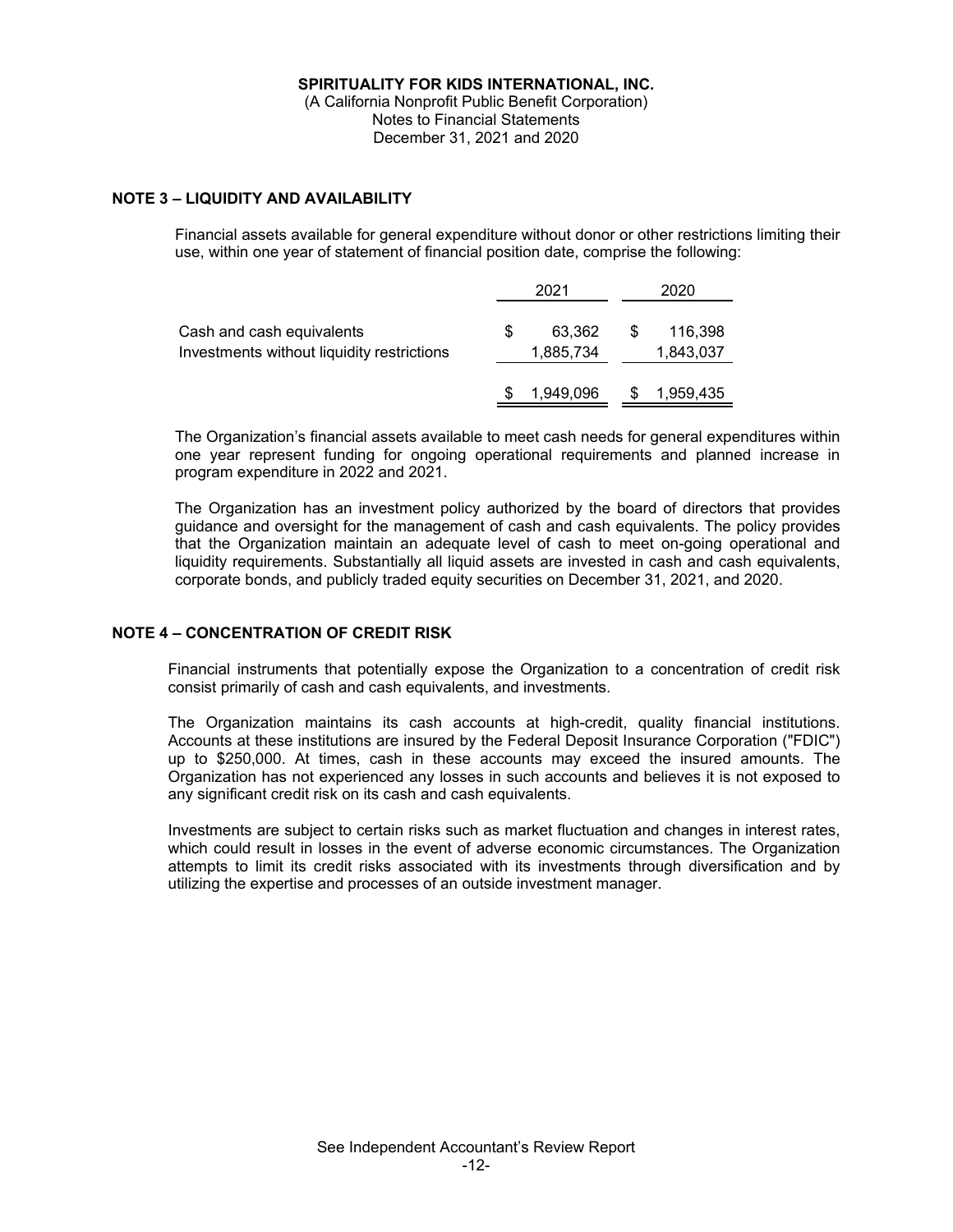(A California Nonprofit Public Benefit Corporation) Notes to Financial Statements December 31, 2021 and 2020

### **NOTE 5** – **INVESTMENTS**

Investments consist of the following at December 31:

|                                      | 2021                      | 2020                 |
|--------------------------------------|---------------------------|----------------------|
| Corporate bonds<br>Equity securities | 405,893<br>S<br>1,479,841 | 408,937<br>1,434,100 |
|                                      | 1,885,734                 | 1,843,037<br>S       |

The following table represents the levels of the fair value hierarchy for the Organization's investments:

|                                             | December 31, 2021 |    |                   |    |         |    |                      |
|---------------------------------------------|-------------------|----|-------------------|----|---------|----|----------------------|
|                                             | Level 1           |    | Level 2           |    | Level 3 |    | Total                |
| Corporate bonds<br><b>Equity securities</b> | \$<br>1,479,841   | \$ | 405,893           | \$ |         | \$ | 405,893<br>1,479,841 |
|                                             | \$<br>1,479,841   | \$ | 405,893           | \$ |         | \$ | 1,885,734            |
|                                             |                   |    | December 31, 2020 |    |         |    |                      |
|                                             | Level 1           |    | Level 2           |    | Level 3 |    | Total                |
| Corporate bonds<br><b>Equity securities</b> | \$<br>1,434,100   | \$ | 408,937           | \$ |         | \$ | 408,937<br>1,434,100 |
|                                             | \$<br>1,434,100   | \$ | 408,937           | \$ |         | \$ | 1,843,037            |

The following is a summary of net investment income for the years ended December 31, 2021 and 2020:

|                                              |    | 2021              | 2020 |                   |  |
|----------------------------------------------|----|-------------------|------|-------------------|--|
| Interest and dividends                       | \$ | 44,752            | S    | 41,734            |  |
| Realized gains, net<br>Unrealized gains, net |    | 30,948<br>174,934 |      | 45,040<br>146,008 |  |
|                                              |    | 250,634           |      | 232,782           |  |
| Investment management fees                   |    | (14, 029)         |      | (13,502)          |  |
| Investment income, net                       | S. | 236,605           |      | 219,280           |  |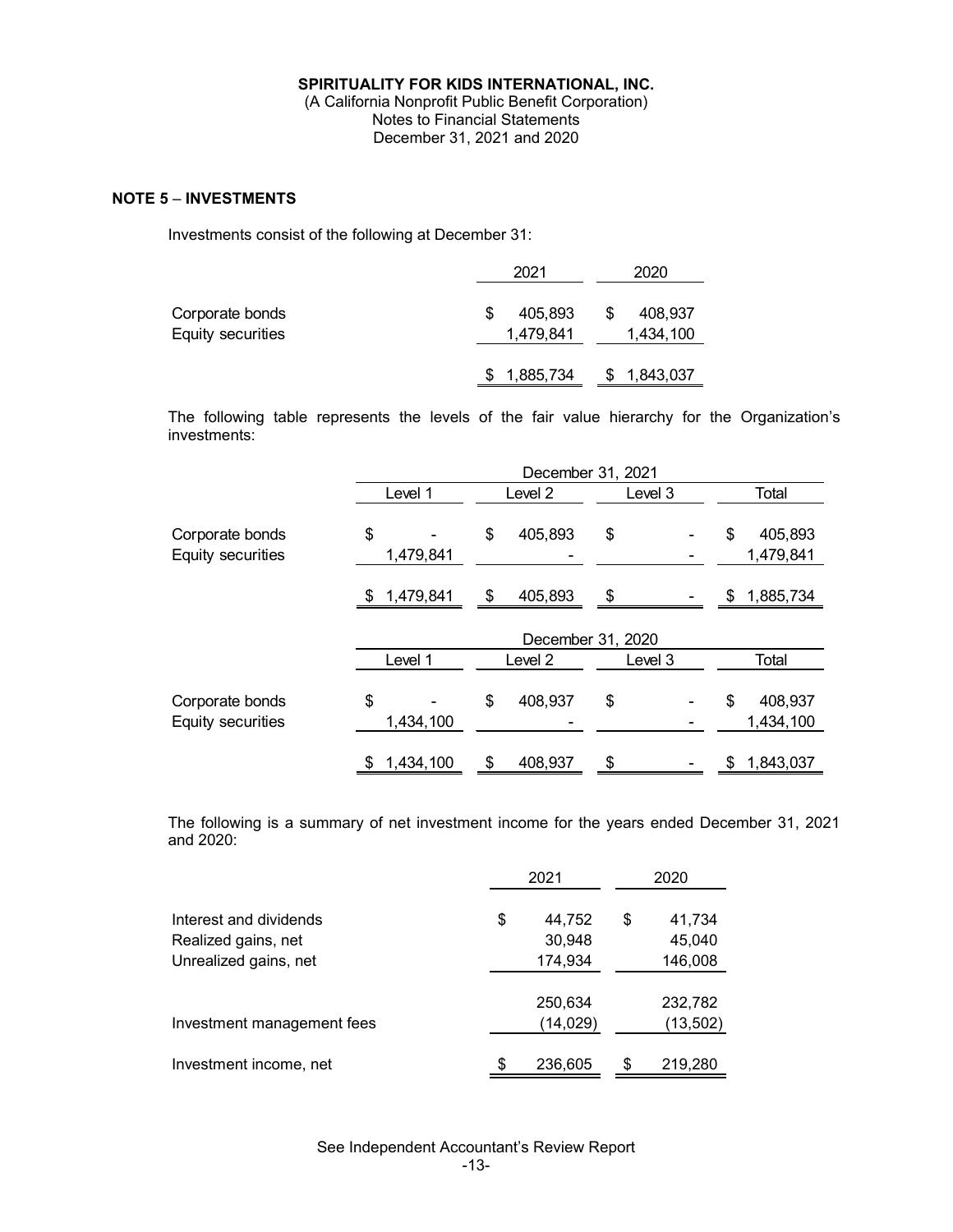(A California Nonprofit Public Benefit Corporation) Notes to Financial Statements December 31, 2021 and 2020

#### **NOTE 6** – **INTANGIBLE ASSETS**

Intangible assets consist of the following at December 31,

|                                | 2021 |            |   | 2020      |
|--------------------------------|------|------------|---|-----------|
| Trademarks, indefinite lives   | \$   | 26,505     | S | 25,545    |
| Website and program content    |      | 677,688    |   | 667,933   |
|                                |      |            |   |           |
|                                |      | 704,193    |   | 693,478   |
| Less: Accumulated amortization |      | (522, 033) |   | (467,169) |
|                                |      |            |   |           |
|                                | \$   | 182,160    | S | 226,309   |
|                                |      |            |   |           |

Amortization expense for the years ended December 31, 2021 and 2020 amounted to \$54,864 and \$160,551, respectively, and is included in the accompanying statements of functional expenses. During the year ended December 31, 2020, the Organization disposed of \$112,360 of software development costs and recognized a loss of \$102,127. This amount is included as a component of amortization expense.

The estimated amortization expense for the Organization's website for the next five years is expected to be as follows:

Years Ending December 31, 2022 50,926 \$ 2023 50,968 2024 43,484 2025 10,277 \$ 155,655

#### **NOTE 7 – NOTE PAYABLE – PAYCHECK PROTECTION PROGRAM LOAN**

On May 1, 2020, the Organization was able to borrow \$42,918 loan under the Paycheck Protection Program ("PPP") of the U.S. Small Business Administration ("SBA"). The interest rate on the loan was 1.0% per annum. This loan was forgiven on July 29, 2021.

On April 23, 2021, the Organization was able to borrow an additional \$43,828 under the PPP program. This loan bears interest at 1.0% and matures April 23, 2026. Management intends to satisfy the loan forgiveness criteria under the PPP loan program during the year ending December 31, 2022.